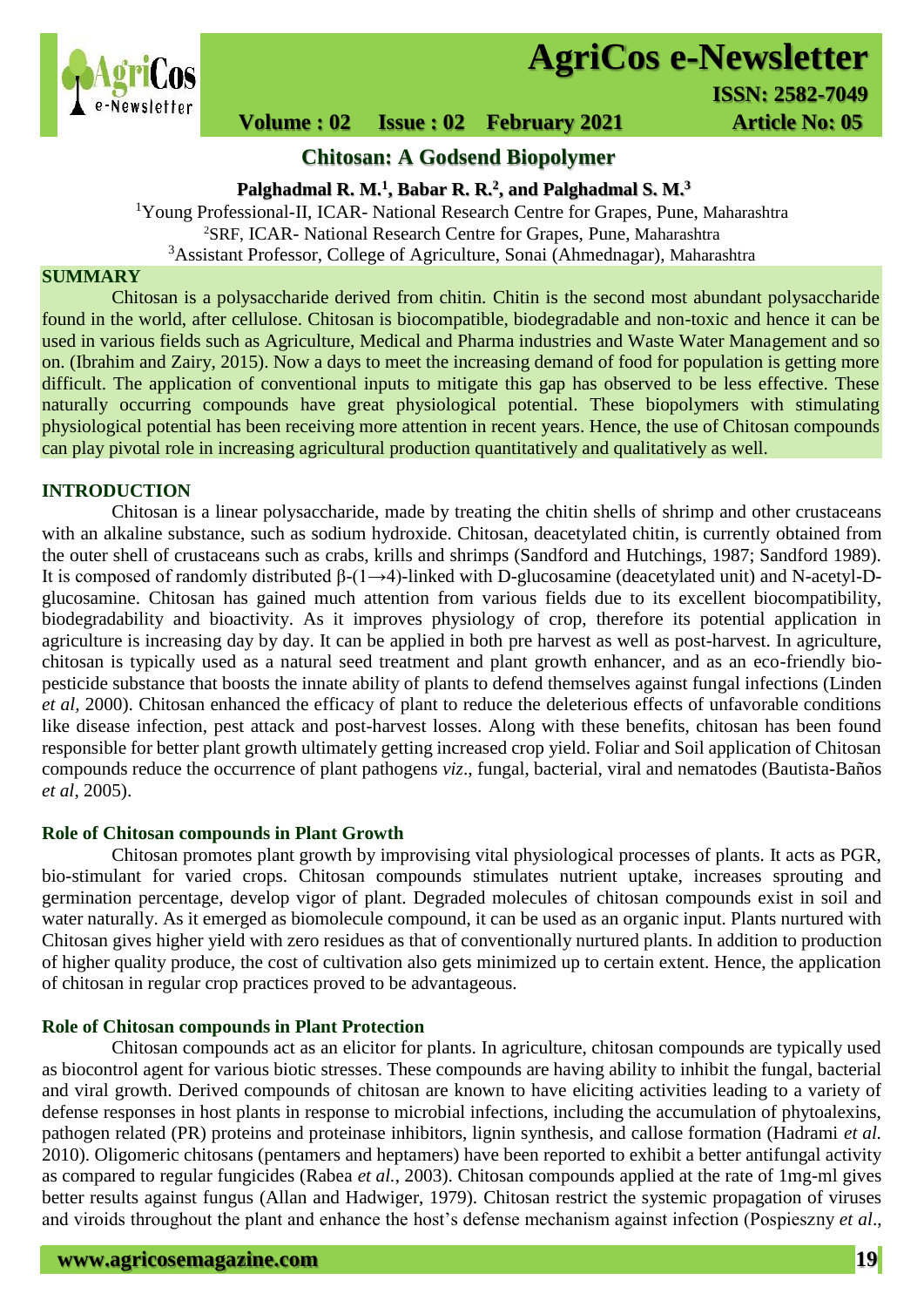1991, Faoro *et al*., 2001, Chirkov, 2002). The ability to suppress the viral infection varies with molecular weight of different chitosan compounds (Kulikov *et al*., 2006). These compounds observed to be beneficial against potato virus X, tobacco mosaic and necrosis viruses, alfalfa mosaic virus, peanut stunt virus and cucumber mosaic virus (Pospieszny *et al*., 1991, Chirkov, 2002, Pospieszny *et al*., 1996, Pospieszny 1997, Struszczyk 2002). Chitosan checks the multiplication of a wide range of bacteria (Muzzarelli *et al*., 1990). The rate of application may vary within 10–1,000 ppm for different bacterial species (Hadrami *et al.* 2010). These compounds perform well against various bacterial species such as *E. coli*, *Staphylococcus aureus* and some strains of *Bacillus* species (Kim *et al*., 1997).

#### **Role of Chitosan compounds in Post-Harvest Management**

Along with pre-harvest, Chitosan compounds found beneficial for post-harvest management in agriculture. It forms a semipermeable film that regulates the gas exchange and reduces transpiration loses and fruit ripening is slowed down. Thus it plays a significant role in extending shelf life of fruits and vegetables. These compounds have shown positive effect for numerous horticultural commodities such as tomatoes, strawberries, longan, apples, mangoes, bananas, bell peppers and so on (El Ghaouth *et al*., 1991a, 1992e; Du *et al*., 1997, 1998; Jiang and Li, 2001; Kittur *et al*., 2001). Chitosan treated fruits and vegetables retain their firmness for longer duration as compared to untreated commodities.

#### **CONCLUSION**

Chitosan and its derivatives has been presented multidisciplinary approaches in agriculture and food industry. It promotes plant growth. Being an elicitor, it controls pathogenic microorganisms and their activities by initiating defense mechanism in host plant. Along with this it can be applicable in maintaining post-harvest life of produce by extending its shelf life. And hence it may conclude that the beneficial effects of chitosan might be extended from the field through to the storage of numerous horticultural commodities.

#### **REFERENCES**

- Allan, C. R., CR, A., and LE, H. (1979). The fungicidal effect of chitosan on fungi of varying cell wall composition. Exp*. Mycol.*, 285-287
- Bautista-Baños, S., Hernandez-Lauzardo, A. N., Velazquez-Del Valle, M. G., Hernández-López, M., Barka, E. A., Bosquez-Molina, E., and Wilson, C. L. (2006). Chitosan as a potential natural compound to control pre and postharvest diseases of horticultural commodities. *Crop protection*, **25**(2), 108-118.
- Chirkov, S. N. (2002). The antiviral activity of chitosan. *Applied Biochemistry and Microbiology*, **38**(1), 1-8.
- Du, J., Gemma, H., Iwahori, S., (1997). Effects of chitosan coating on the storage of peach, Japanese pear and kiwifruit. *J. Jpn. Hort. Sci*. **66**, 15–22.
- Du, J., Gemma, H., Iwahori, S., (1998). Effects of chitosan coating on the storability and on the ultrastructural changes of 'Jonagold' apple fruit in storage. *Food Preserv. Sci.* **24**, 23–29.
- El Ghaouth, A., Arul, J., Ponnampalam, R., (1991a). Use of chitosan coating to reduce water loss and maintain quality of cucumbers and bell pepper fruits. *J. Food Process. Preserv*. **15**, 359–368.
- El Ghaouth, A., Ponnampalam, R., Castaigne, F., Arul, J., (1992e). Chitosan coating to extend the storage life of tomatoes. *Hort.Science,* **27**, 1016–1018.
- El Hadrami, A., Adam, L. R., El Hadrami, I., and Daayf, F. (2010). Chitosan in plant protection. *Marine drugs*, **8**(4), 968-987.
- Faoro, F., Sant, S., Iriti, M., Maffi, D., and Appiano, A. (2001). Chitosan-elicited resistance to plant viruses: a histochemical and cytochemical study. *Chitin enzymology*, **22**, 57-62.
- <https://en.wikipedia.org/wiki/Chitosan>
- Ibrahim, H. M., and El-Zairy, E. M. R. (2015). Chitosan as a biomaterial—structure, properties, and electrospun nanofibers. Concepts, compounds and the alternatives of anti-bacterials, 81-101.
- Jiang, Y., Li, Y., (2001). Effects of chitosan coating on postharvest life and quality of longan fruit. *Food Chem*. **73**, 139–143.